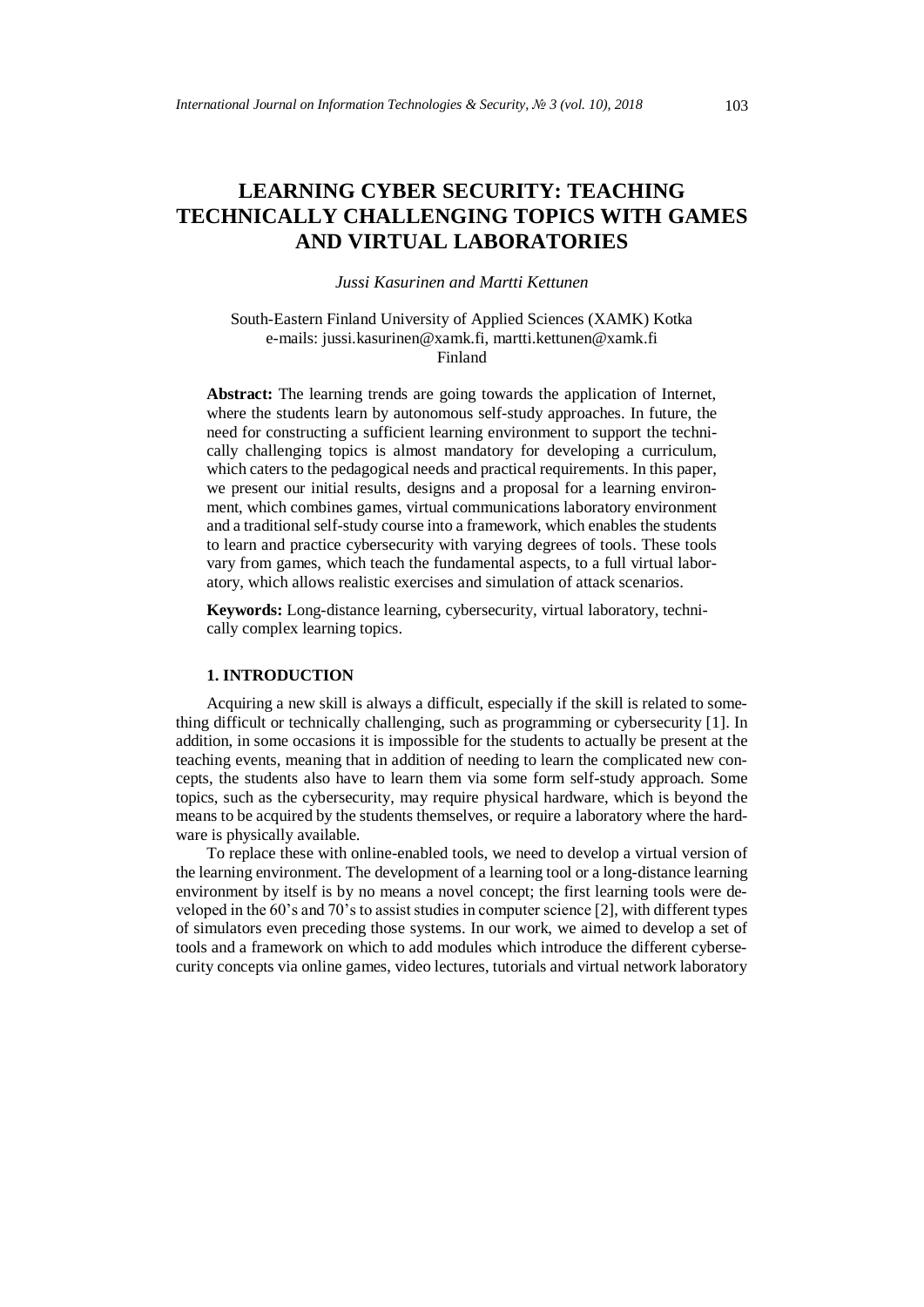system to replace the teaching hardware. In this paper, we introduce our preliminary results with the initial game designs and present our proposed framework for offering engaging long-distance education. In short, our research questions were "*what type of design issues there are in the technical construction of a virtual learning environment intended for teaching complex topics*" and "*how can we utilize the games in learning of cybersecurity issues*".

This paper is continuance to our previous work on learning environments, pedagogical tools, and course curricula in general. In our prior works, we have conducted studies on the application of the video material on the long-distance learning [3], tailored gamification to improve the user motivation [4] and a study on how organizations and users learn and adopt new skills and practices [5]. In technical side, our team has studied for example the development of a virtual laboratory for learning network communications with minimal amount of physical hardware or face-to-face teaching events [6].

The rest of the work is structured as follows: In Section 2, we discuss the current situation and related works, while in Section 3 the data collection and applied analysis methods are introduced in detail and the framework of our study is described. In Section 4, the results from the usability trials are presented, while Section 5 discusses these findings and their relation to the prior work. The paper is closed with a short summary and concluding remarks in the Section 6.

# **2. RELATED RESEARCH**

Like every other software service or product, the aspect of usability "hygiene factors" [7], intuitivity, immersivity and usability are important for the efficiency of any learning system [8]. In a larger scale of usability studies, there is also the concept of "user experience" [9], which does not only cover the topics of how to complete tasks with the system, but also for example assess how the user expectations are fulfilled. This aspect of measuring the user experience has also been studied extensively, for example, in the development of recommender systems [10] or in videogames [11], where providing the expected user experience is a central aspect of the design.

However, especially in long-distance services the user interfaces may suffer from the simple problem that the customers simply are not aware of all of the modifications or activities which can be taken [12], possibly because they find forced tutorials or help systems sessions irritating. The users may also simply lack the computer skills to independently learn to use anything more complicated than simple websites and simplified services [13].

In the construction of gamified or game-like elements for the learning environments, de Freitas et al. [14] presents a summary of three gamified learning platforms. Their results include three observations: 1) the gamification can enhance the competitive and collaborative aspects of the student interactions, but to achieve this 2) the service requires a visually stimulating environment, and 3) to apply a challenge-based approach. In the observed systems, these were implemented mostly with points, achievements, leaderboards and other similar gamification approaches. Following the principles presented by for example Werbach and Hunter [15], these are rather common solutions to enhance the user participation, retention and motivation levels.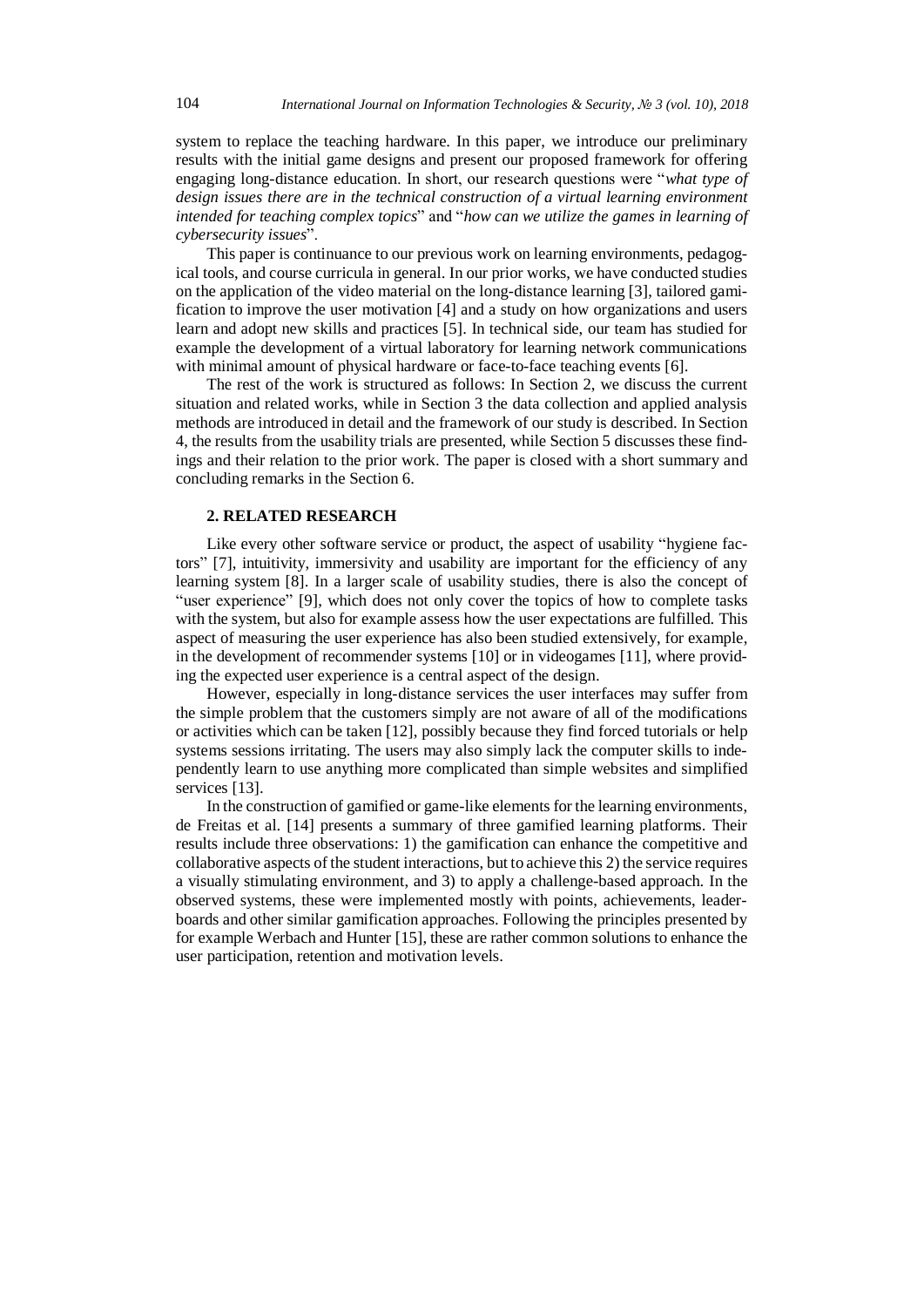Finally, on the application of games and competitive aspects, Arnab et al. [16] observed a group of students which were instructed to use the gamified online learning environment with the different biases on the given information and types of expected activities. Their results indicate that the most successful test user group were the "competetive" test group, being given information on how they fare against the other users. The other groups, collaborative test group who were given information on how much they participate, and the control group, which was not offered any biased information, completed the assignments with the worse overall results.

## **3. DATA ANALYSIS AND INFRASTRUCTURE**

As mentioned in the related research, the hygiene factors [7] are important for any type of learning environment [8]. To establish if our approach of developing games to teach the fundamental concepts was plausible, our initial testing work focused on the interface components, and the user experience aspects. The concept was to measure the user interface and intuitive attributes such as the usefulness, efficiency and likeability of the different user interface schemes, following the usability concepts by Rubin  $\&$ Chisnell [17]. In addition to these, open comments and suggestions on improvements were requested.

As this research project is closely related to actual software development process work, the research project will also apply exploratory [18] case study approach. The case study includes process steps and activities, which form the general study blueprint [19]. In general, case study method is considered a valid and very suitable research method, when constructing a new solution by the means of software engineering, and studying a phenomena such as learning in its natural environment [20]. To collect information on the functionalities of the different components on our learning environment, guidelines by Fink [21] were used on the construction of the survey items, and the collected qualitative feedback was analysed and classified based on the principles of open coding by Strauss & Corbin [22]. In this study we consider our work and collected survey information exploratory, from which no mathematical or strong conclusions can be made, but combined with the qualitative data some indications and recommendations for the future work can be reported. On testing the usability aspects and the user experience, recommendations for measured items and test settings were constructed following the general principles of Dumas and Redish [8], Rubin & Chisnell [17] and Barnum [23]. The data sources, collected information, and analysis steps are illustrated in Fig 1.

The development of the gamified learning tools is also a part of a larger overhaul of the networks and cybersecurity degree program. As illustrated in the Fig.2, the gamelike learning tools assisting the course are part of the fourth development step for the entire system. To build upon this foundation, our developer team has developed fully virtualized modifiable network definition tools. These tools can be used to teach design, testing and development of the data communications networks. The current system is capable of fully simulating over 1200 simultaneous devices and their connections, while also providing a simulated version of the Internet called Simternet. The usability and quality aspects of this virtual laboratory has been tested with the migration process of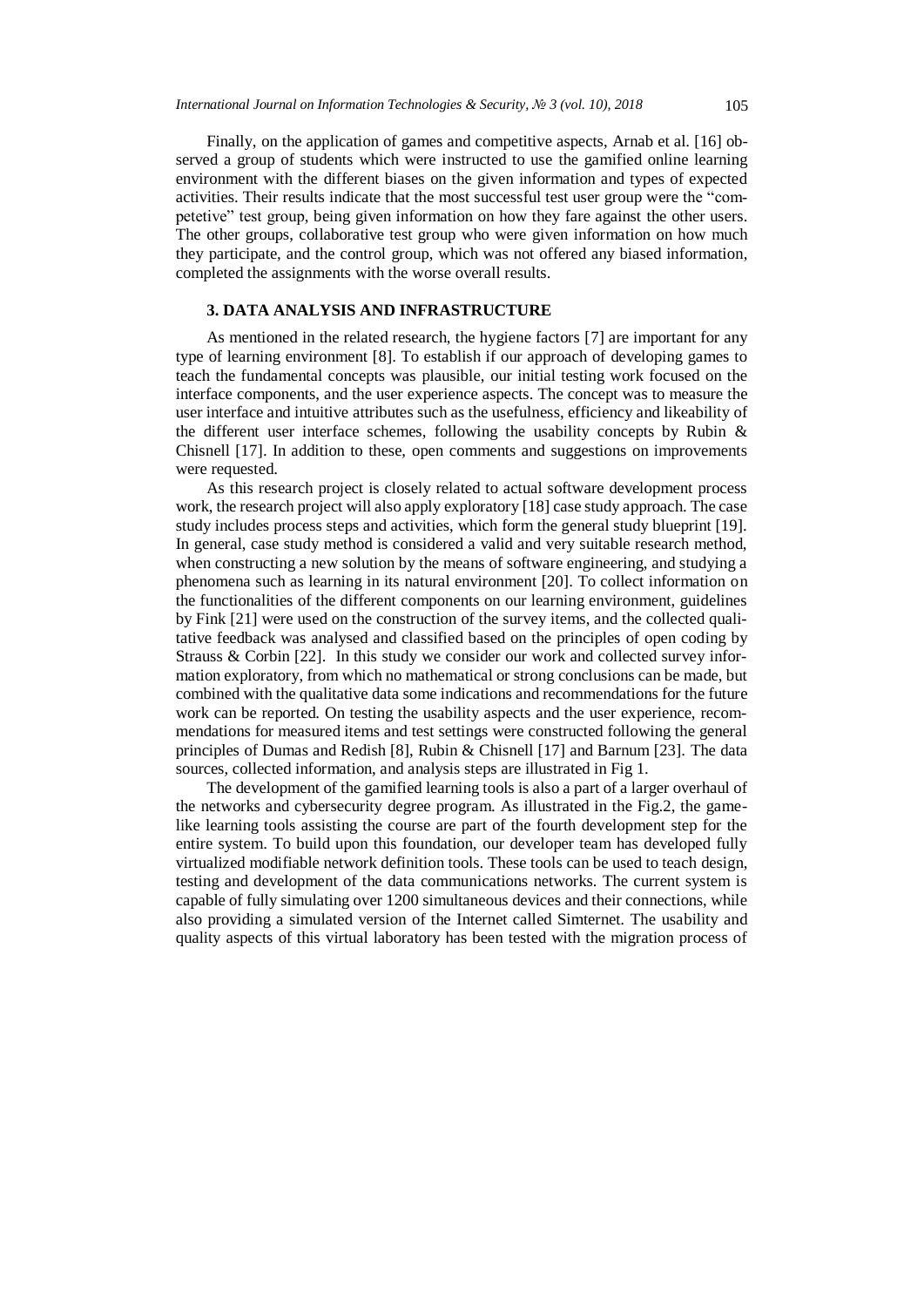the local teaching events to the system in the step two of our development process. This work has been extensively reported in the publication [6].



*Fig. 1. Data collection sources and analysis methods of the research step*



*Fig. 2. Development steps for the long-distance learning system. (Dashed line components under development, dotted line components future work.)*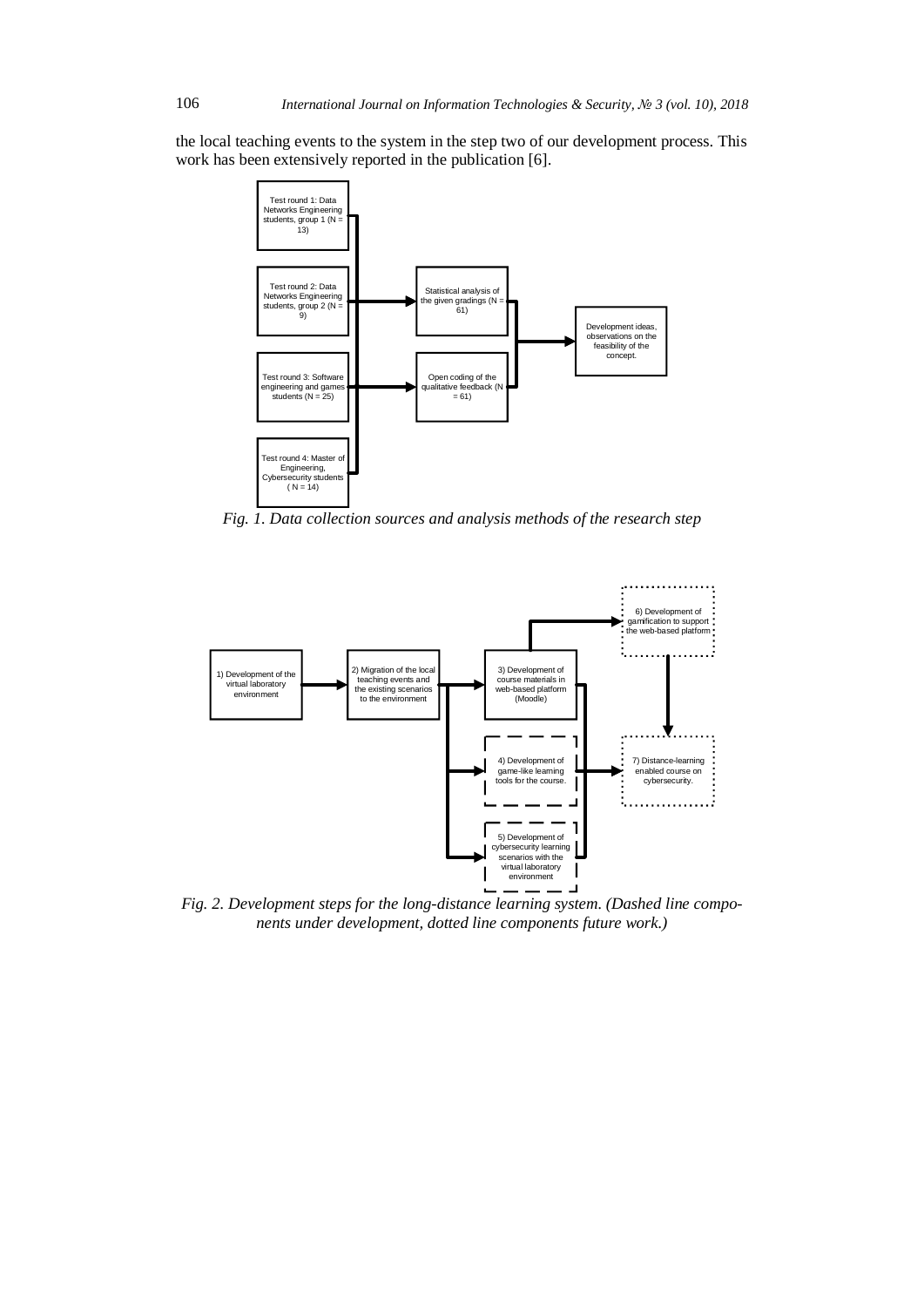For the third development step, a fairly typical Moodle–based course on the cybersecurity and data communications was developed to serve as a platform for the testing of the virtual laboratory long-distance assignments, game-like learning tools and gamified course contents. Out of these elements, the virtual laboratory assignments and the game-like tools were developed during the academic years of 2016-17 and 2017-18. The development and structure of this course component has been extensively reported in the publication [24].

The fourth development step consisted of designing and building the game-like learning tools to explain the fundamental aspects of the data communications, and how these systems operate. The concept was to illustrate how the system functions normally, and how the different types of cyberattacks or security breaches could in theory happen.

The first game-like learning tool was designed to present how the different types of firewalls function. The game advances from old firewalls towards the next generation systems, while adding more features which needs to be understood. The modern firewalls check all of the data packets to prevent unnecessary or high‐ risk traffic in the corporates network, and for example, one feature of the next generation firewalls is the capability of fine-tuned recognition of the application used in network sessions. Overall, the game is heavily simplified if compared to the real firewall systems but presents the concepts on how they work.

The player score is based primarily on the amount of errors, and secondarily on the amount of time, abstracted into a baud rate-imitating high score. The game was developed over a HTML5-based game engine PlayCanvas [25] to allow different types devices and platforms. Screenshot of the game in progress is presented in the Fig 3. Pedagogically, the concept is that after the play session, the acceptance rules should be reviewed and discussed on why they exist, and then the same firewall would be configured on the virtual laboratory. Similarly, further game-like teaching tools have been designed for example for developing new acceptance rule sets, or for finding unsecure exceptions.



*Fig. 3 Screenshot of the first learning game prototype; The firewall simulator*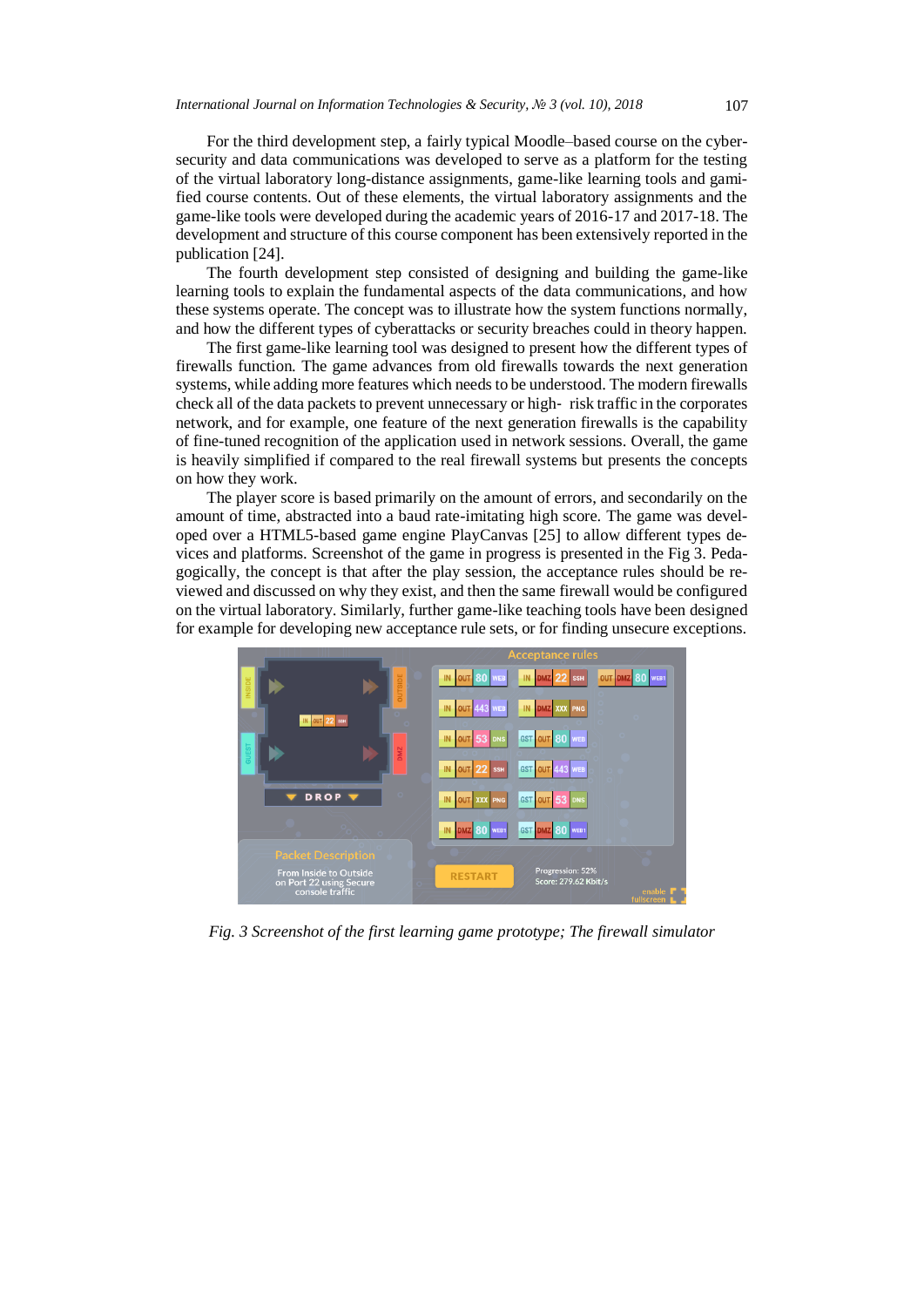## **4. STUDY RESULTS**

The usability and learnability aspects were investigated with four rounds of testing work. Overall, our test sessions collected data from 61 individual users involving students from three different engineering-oriented study programs: Data networks (Bachelor's level), Software Engineering and Games (Bachelor's) and Cybersecurity (Master's level). In this chapter, we present the results of these test sessions, and draw some implications from the results.

#### **4.1. Survey Results**

The alpha testing requested the participants to give grade from 1-5 for the following items: 1) overall grade, 2) understandability, 3) usability, ease of use, 4) interest, 5) learnability, 6) technical solution and 7) graphics. In addition to these, 4 open questions were asked based on the observed problems and general attitudes towards the game itself. The averages, medians and modes are available in Table 1, and the change trends of averages in the Fig 5a.

The difference between the alpha test rounds 1 and 2 was that the round 1 consisted of only single player elements, namely the core gameplay and minimal instructions. The round 2 had some simple courseware integration to Moodle and a highscore-list to enable competitive play between the different users. The round 2 interface had also some minor upgrades based on the feedback from the round 1. The rounds 3 and 4 consisted of testing the system with the same iteration of the game than round 2, with different target audiences.



*Fig. 5. (a) Average trends between the different test rounds (b) Overall grade deviation at confidence level of 0.95*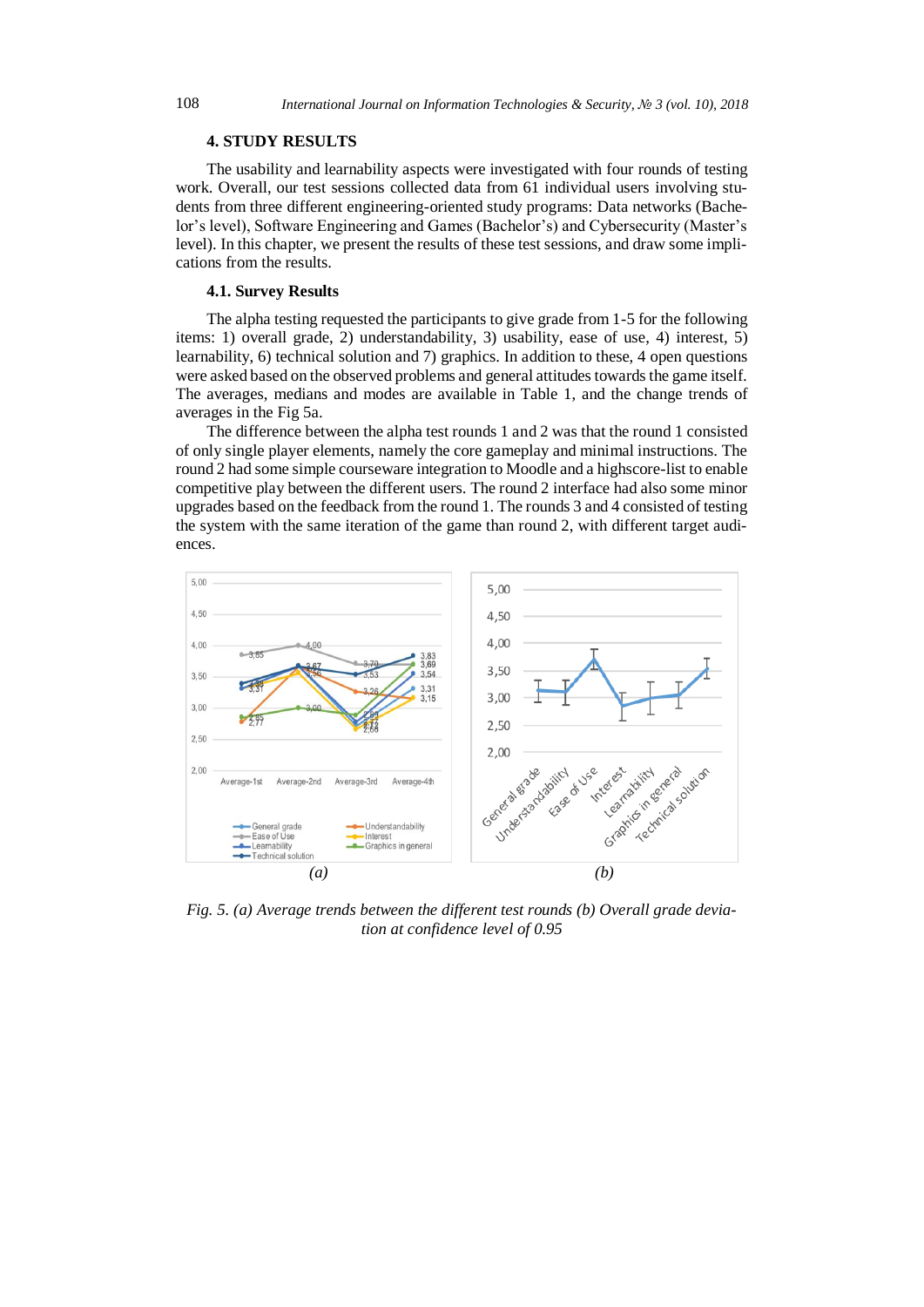| Round 1: Data Networks Engineering<br>students group 1 |                  |                         |                | Round 3: Software Engineering and<br><b>Games students</b> |                  |                |                          |
|--------------------------------------------------------|------------------|-------------------------|----------------|------------------------------------------------------------|------------------|----------------|--------------------------|
| $N = 13$                                               | Aver-            | Me-                     | Mode           | $N = 25$                                                   | Aver-            | $Me-$          | Mode                     |
|                                                        | age              | dian                    |                |                                                            | age              | dian           |                          |
| Overall                                                | 3,4              | $\overline{3}$          | $\overline{3}$ | Overall                                                    | 2,7              | $\overline{3}$ | $\overline{3}$           |
| grade                                                  |                  |                         |                | grade                                                      |                  |                |                          |
| Under-                                                 | 2,8              | 3                       | 3              | Under-                                                     | $\overline{3,3}$ | $\overline{3}$ | 3                        |
| standability                                           |                  |                         |                | standability                                               |                  |                |                          |
| Usability                                              | 3,8              | $\overline{4}$          | $\overline{4}$ | Usability                                                  | $\overline{3,7}$ | $\overline{4}$ | $\overline{4}$           |
| Interest                                               | $\overline{3,3}$ | $\overline{3}$          | $\overline{3}$ | Interest                                                   | 2,7              | $\overline{2}$ | $\overline{2}$           |
| Learnability                                           | 3,3              | $\overline{3}$          | $\overline{3}$ | Learnability                                               | $2,\overline{8}$ | $\overline{2}$ | 1                        |
| Graphics                                               | 2,8              | $\overline{3}$          | $\overline{2}$ | Graphics                                                   | $\overline{2,9}$ | $\overline{3}$ | $\overline{3}$           |
| Technical                                              | 3,4              | $\overline{3}$          | $\overline{3}$ | Technical                                                  | 3,5              | $\overline{4}$ | $\overline{\mathcal{L}}$ |
| solution                                               |                  |                         |                | solution                                                   |                  |                |                          |
| Round 2: Data Networks Engineering<br>students group 2 |                  |                         |                | Round 4: Masters of Cybersecurity stu-<br>dents            |                  |                |                          |
| $N = 9$                                                | Aver-            | $Me-$                   | Mode           | $N = 14$                                                   | Aver-            | Me-            | Mode                     |
|                                                        | age              | dian                    |                |                                                            | age              | dian           |                          |
| Overall                                                | $\overline{3,7}$ | $\overline{3}$          | $\overline{3}$ | Overall grade                                              | 3,3              | 3              | $\overline{3}$           |
| grade                                                  |                  |                         |                |                                                            |                  |                |                          |
| Under-                                                 | 3,7              | $\overline{4}$          | $\overline{4}$ | Understanda-                                               | 3,2              | $\overline{3}$ | $\overline{3}$           |
| standability                                           |                  |                         |                | bility                                                     |                  |                |                          |
| Usability                                              | 4,0              | 4                       | 4              | Usability                                                  | 3,7              | $\overline{4}$ | 4                        |
| Interest                                               | $\overline{3,6}$ | $\overline{4}$          | $\overline{4}$ | Interest                                                   | 3,2              | 3              | $\overline{3}$           |
| Learnability                                           | 3,7              | $\overline{4}$          | $\overline{4}$ | Learnability                                               | $\overline{3,5}$ | $\overline{4}$ | $\overline{4}$           |
| Graphics                                               | $\overline{3,0}$ | $\overline{3}$          | $\overline{2}$ | Graphics                                                   | 3,7              | $\overline{4}$ | $\overline{4}$           |
| Technical                                              | 3,7              | $\overline{4}$          | $\overline{4}$ | Technical<br>$SO-$                                         | 3,8              | $\overline{4}$ | $\overline{4}$           |
| solution                                               |                  |                         |                | lution                                                     |                  |                |                          |
| <b>Totals all rounds combined</b>                      |                  |                         |                |                                                            |                  |                |                          |
| $N = 61$                                               | Aver-            | Me-                     | Mode           |                                                            |                  |                |                          |
|                                                        | age              | dian                    |                |                                                            |                  |                |                          |
| Overall                                                | 3,13             | 3                       | 3              |                                                            |                  |                |                          |
| grade                                                  |                  |                         |                |                                                            |                  |                |                          |
| Under-                                                 | 3,10             | $\overline{3}$          | $\overline{3}$ |                                                            |                  |                |                          |
| standability                                           |                  |                         |                |                                                            |                  |                |                          |
| Usability                                              | 3,72             | $\overline{4}$          | $\overline{4}$ |                                                            |                  |                |                          |
| Interest                                               | 2,85             | 3                       | 3              |                                                            |                  |                |                          |
| Learnability                                           | 3,00             | $\overline{3}$          | $\overline{4}$ |                                                            |                  |                |                          |
| Graphics                                               | 3,07             | $\overline{\mathbf{3}}$ | $\overline{3}$ |                                                            |                  |                |                          |
| Technical                                              | 3,54             | $\overline{4}$          | $\overline{4}$ |                                                            |                  |                |                          |
| solution                                               |                  |                         |                |                                                            |                  |                |                          |

*Table 1. The grades from the testing rounds and total (1-5, 1 worst, 5 best).*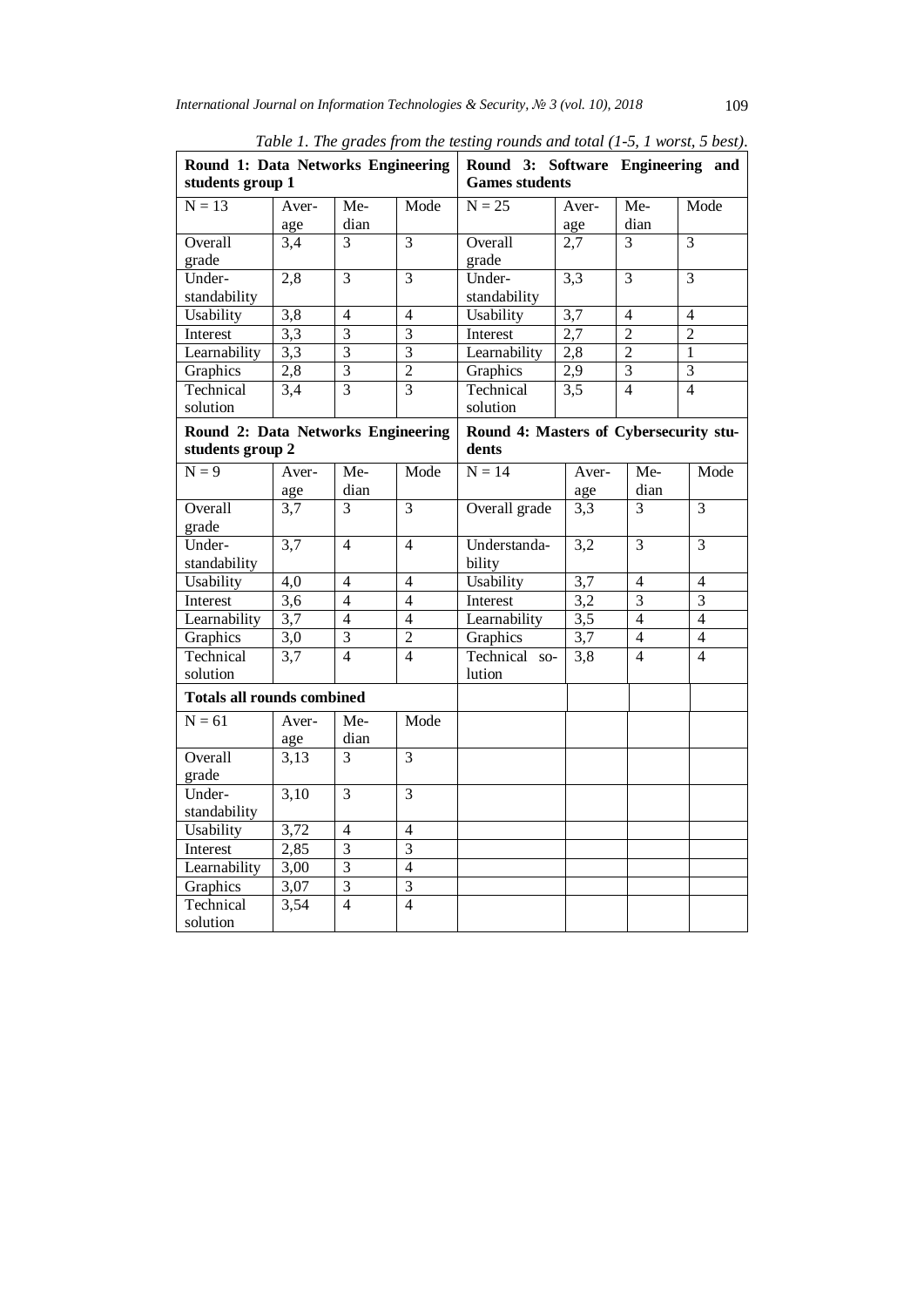The most obvious feedback was that the 3rd round game developer students were the most critical user group towards the game (overall grade 2,7, mode 3; interest 2,7, mode 2; Learnability 2,8, mode 1) whereas the data networks engineering students in group 2 were the most positive test group (overall grade 3,7, mode 3; interest 3,6, mode 4). On the general characteristics, understandability, usability and technical solution were the only areas of the product, which could be considered universally at excellent level; in all other graded areas, at least one or more groups gave below-average score. Considering the general average grades, usability and technical solution were the only graded concepts which had above average grades in average grade, median and mode. The overall grade average of 3.13 (median and mode 3) was mediocre, but on the positive side of the average grade.

# **4.2. Open feedback**

The open feedback on the system identified issues and bugs with the game prototype. Overall, the collected feedback criticized some of the designs and the difficulty curve of the game at the latter phases, but in general the open feedback more or less confirmed the grades and their reasons. The classification of the open feedback is in Table 2.

| Table 2: The most common open feedback classification items |  |  |  |
|-------------------------------------------------------------|--|--|--|
|-------------------------------------------------------------|--|--|--|

|           | Difficult to understand, needs better tutorial (47.5 percent of feedback)     |
|-----------|-------------------------------------------------------------------------------|
| $\bullet$ | Positive comment regarding the game or the learning objectives (21.3 percent) |
| ٠         | Negative comment regarding the game or the learning objectives (18.0 percent) |
| ٠         | Button or interaction layout needs refining (18.0 percent)                    |
| $\bullet$ | Needs quicker way to restart the session (16.4 percent)                       |
| ٠         | Last level is too difficult (9.8 percent)                                     |
|           | Does not work correctly or does not boot in the tested platform (9.8 percent) |

• Did not like the visual style (4.9 percent)

The list includes the items which were mentioned more than once and included game-related information. Overall, the results reflect on the given grades; the most open comments complain that the game was difficult, and needed more instructions on what the player is expected to do in the game. The overall difficulty also reflects on some of the comments: the test users wanted to have way to restart their session if they got too many errors on the lower levels, since this barred them from achieving a high-score. Additionally, the highest difficulty level where the player needs to read the given package description in addition of visual clues was criticized for being a difficulty spike, along with some comments on the general user interface layout. Overall, the amount of positive and negative feedback was similar, roughly one fifth of the test users really liked the idea, and similarly roughly one fifth didn't find the game-based approach appealing.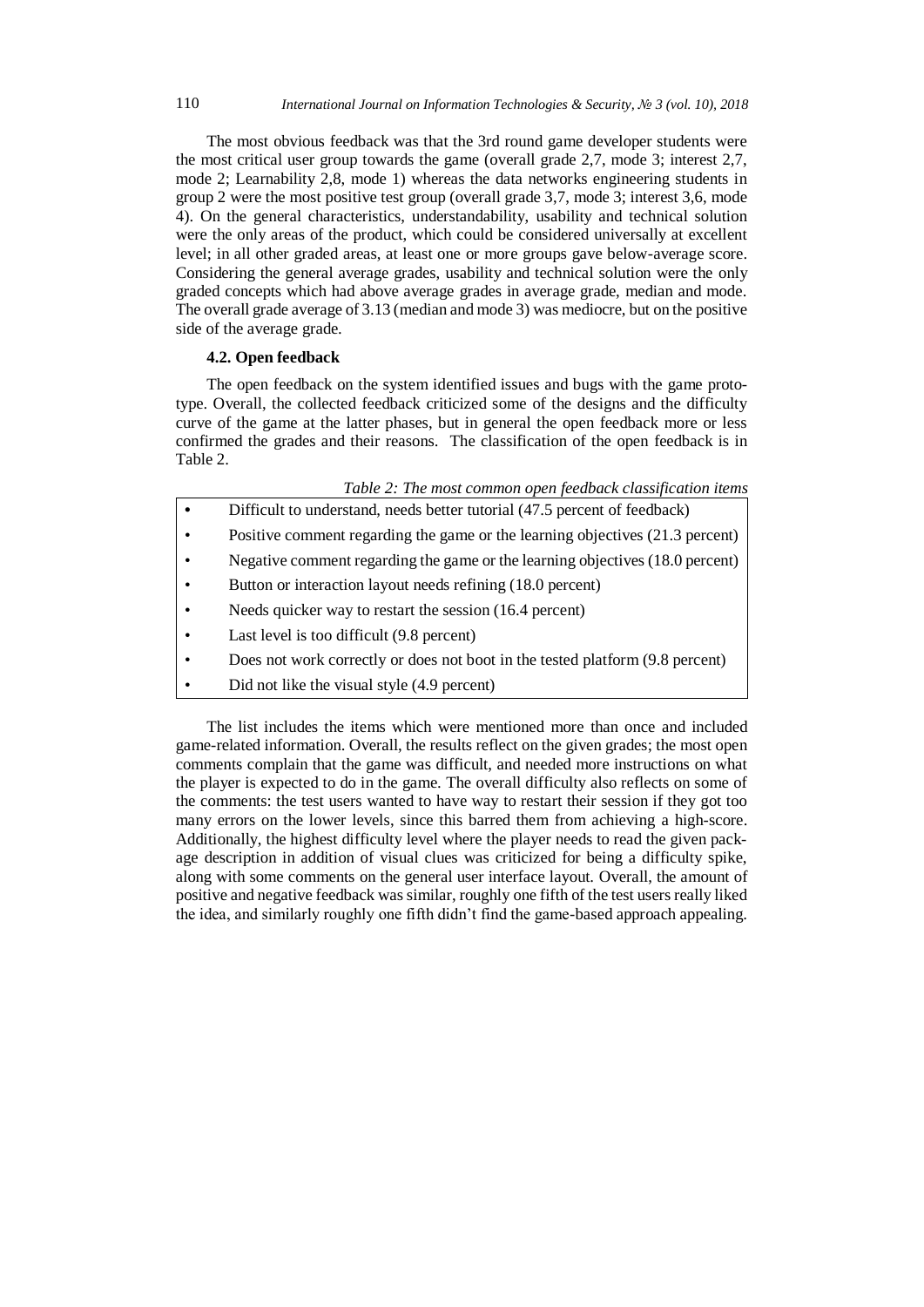# **5. DISCUSSION AND IMPLICATIONS**

Based on the collected results from the test rounds, our game-like approach was not a complete success, but a starting point for developing the concept further. From the technical point of view, the tool was successful even though some students complained about issues especially with the mobile devices. The firewall game was tested with a varying groups of target audiences, and each test user was able to complete a test run with the software. This indicates that the selected platform and the game engine are sufficient for our purposes.

As mentioned earlier, we did observe that the software engineering and games – students, were very critical towards using a game-based approach. Their most common criticism was that the game basically functions as a memory game, and that the learning outcome was not very obvious. This group also gave uniformly worse grades than other test groups on almost all measured categories.

One of the possible reasons for the negative feedback could be the student-perceived difficulty and target audience for the tool. It could be reasonably expected that some students – especially those with prior knowledge on game development - can view the visualization tool as a crude game without much content. Similarly, the students with the network security background can view it as a toy aimed towards the lowest common denominator. This is a concern, but our development work aims towards general population, in which these issues should resolve themselves. In any case, the feedback indicates that the competitive aspect of the game is interesting and should be promoted, since the students commented on several occasions about the features related to a better highscore.

As for the future research on the tool, our results and literature [13-15] indicates that there are needs and opportunities for visual learning tools, especially ones enabling students to compete against each other. Obviously, some of the game elements and UI solutions need revisions. Also, the tutorial system needs development since almost half of the test users complained about confusion on their first session. As for our next practical step, we intent to test the gamification to teach cybersecurity with the game-like tools developed within the final context, and with the first group of actual long-distance students.

# **6. CONCLUSIONS**

In this paper we present our initial observations on our development project to offer long-distance learning environment and course tools to teach cybersecurity concepts and other technically challenging topics. The developed course ecosystem is designed to include a virtual communications laboratory environment and online courses applying a number of gamified approaches.

The first game prototype was tested with an audience of 61 students with varying levels of experience on the data communications topics. These users were tasked to independently run a test session on the game, which illustrates and teaches the fundamental aspects of how firewalls function, and grade and record their opinions on a separate answer sheet. Based on their opinions and gradings, several observations were made on the feasibility and usability of these games.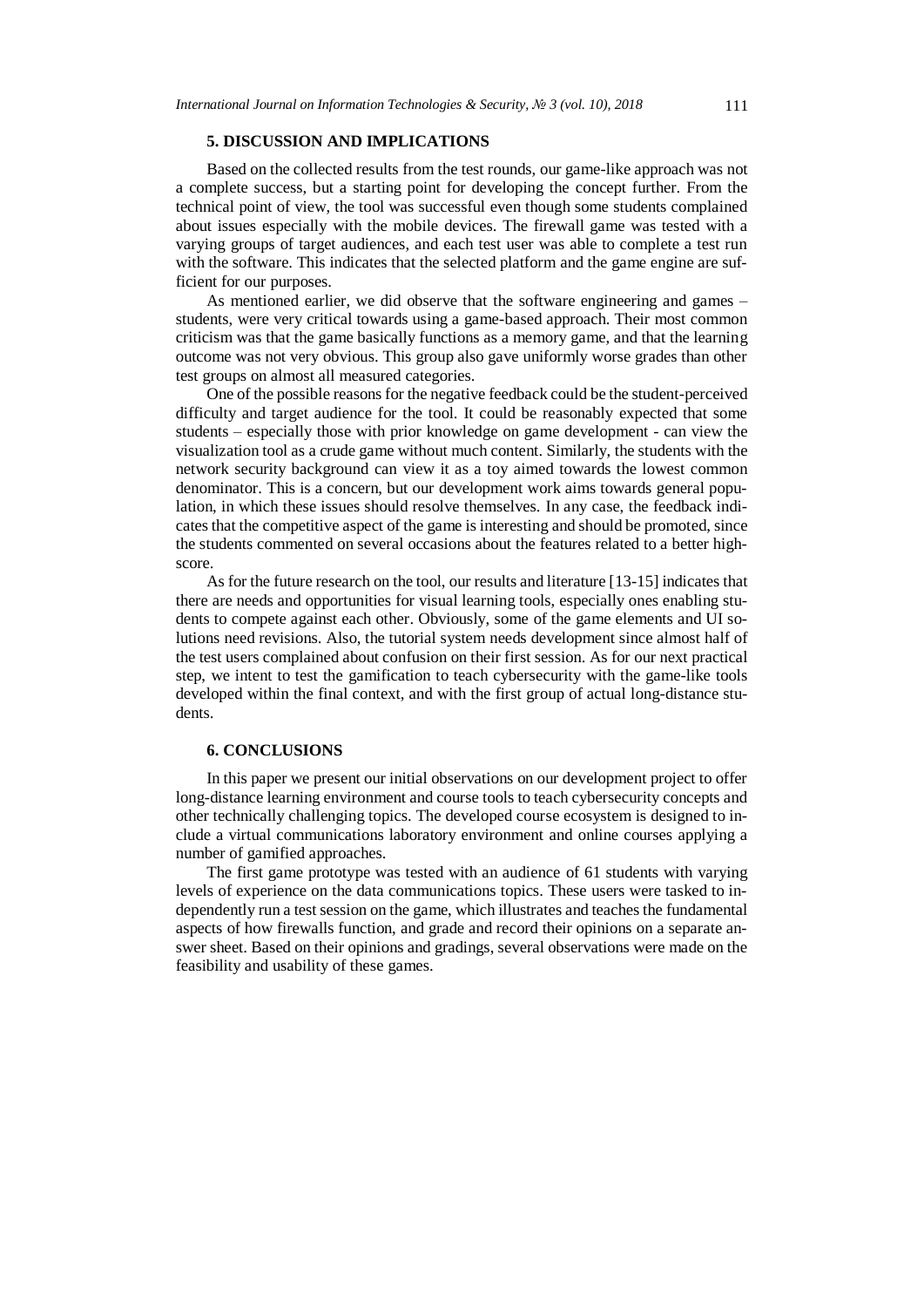The research questions "*what type of design issues there are in the technical construction of a virtual learning environment intended for teaching complex topics*" and "*how can we utilize the games in learning of cybersecurity issues*" can be answered to a certain degree by these results. First and foremost, the game design plays pivotal role on the user interest, and based on our results, the game by itself nor the ability to compete with the other students was not enough motivation for the students to engage with the tool. Similarly, even if the game promotes a fairly straightforward concept, it was criticized for being confusing and in need of better tutorials. With some test audiences, we observed things similar to Tullis and Albert [9] or Vânia et al. [13]: the students might feel that the visualizations and gamified tools are gimmicks, which do not enhance the learning outcomes.

In future, we will continue to develop our long-distance learning ecosystem, and provide more gamified content and game-like elements to the teaching tools. The next step with the game is to combine it with a virtual laboratory scenario and create a narrative to drive the learning scenario. For example, a story about an organization fighting cyber-attacks and fixing broken systems. The purpose would be to teach not only to understand the application control policies used on the firewalls, but to implement the application security policies with the modern tools.

The initial results were not overtly positive, but the approach was not completely rejected by the test users. Besides the narrative to guide the cybersecurity game sessions, our focus should generally be on the content development, providing challenging and engaging learning tools varying from simple games to teach the fundamentals, to the full-sized virtualized networks with realistic life-like assignments.

## **7. REFERENCES**

[1] Muilenburg, L. Y., & Berge, Z. L., Student barriers to online learning: A factor analytic study. *Distance education*, 26(1), 2005, pp. 29-48.

[2] Solomon, C. J., Teaching young children to program in a LOGO turtle computer culture. *ACM SIGCUE Outlook*, 12(3), 1978, pp. 20-29.

[3] Herala, A., Knutas, A., Vanhala, E., & Kasurinen, J., Experiences from Video Lectures in Software Engineering Education. *International Journal of Modern Education and Computer Science*, 9(5), 2017, 17 pages.

[4] Knutas, A., van Roy, R., Hynninen, T., Granato, M., Kasurinen, J., & Ikonen, J., Profile-Based Algorithm for Personalized Gamification in Computer-Supported Collaborative Learning Environments. on CEUR, in *Proceedings of GHItaly*, 2017.

[5] Kasurinen, J., Taipale, O. & Smolander K., How test organizations adopt new testing practices and methods?, *International Conference on Software Testing, Verification and Validation*, 2011, pp. 553-558

[6] Kankare,V. & Kasurinen, J., Simternet - Complex Internet Exercise on a Virtual ICT Learning Environment, *Procedia Computer Science*, Vol. 119, 2017, pp. 350-358, ISSN 1877-0509, https://doi.org/10.1016/ j.procs.2017.11.194.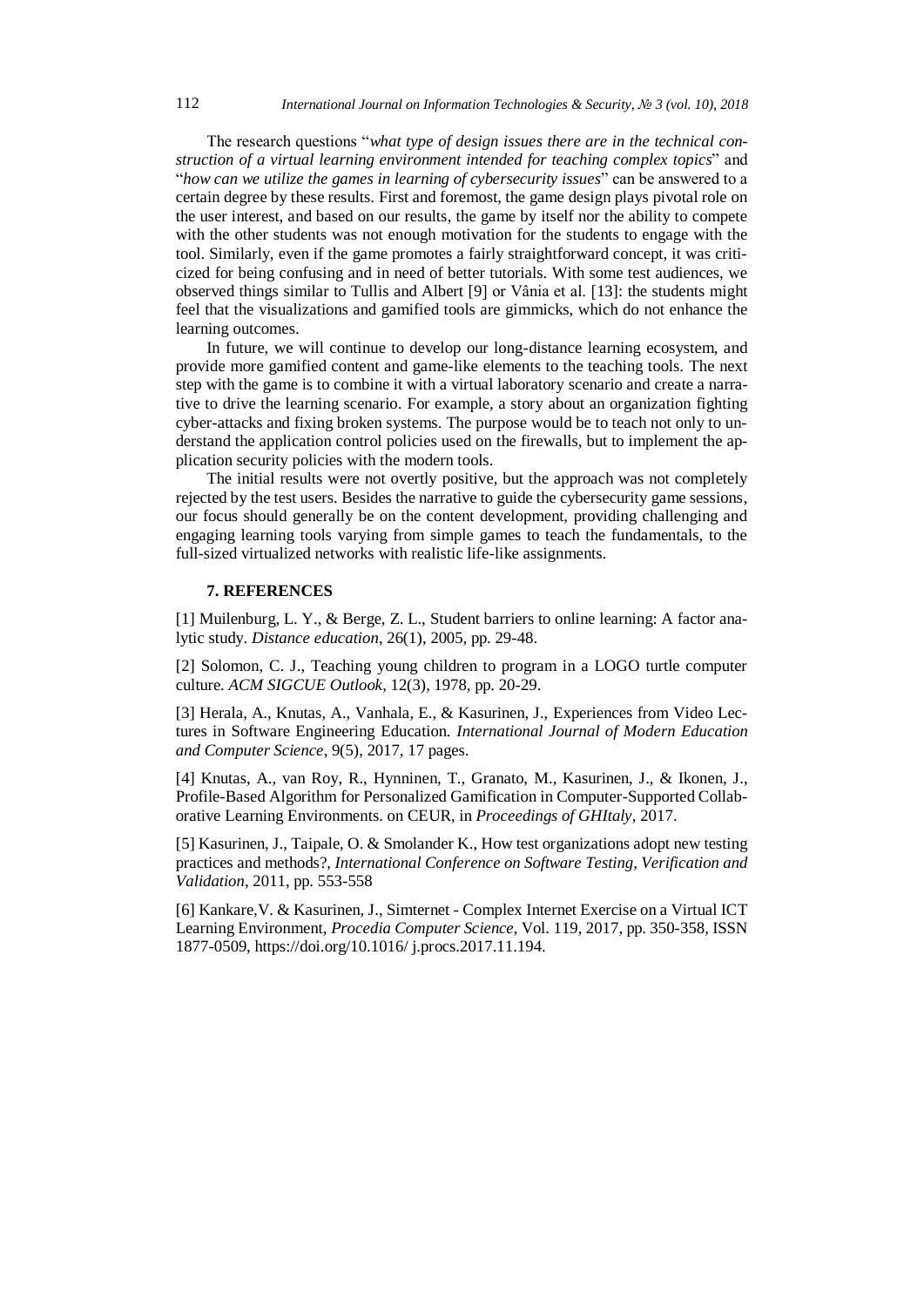[7] Herzberg, F., One more time: how do you motivate employees?, *Harvard Business Review*, Vol. 46(1), 1968, pp. 53–62.

[8] Dumas, Joseph S., & Redish, Janice, *A Practical Guide to Usability TestingIntellect Books*, 1999.

[9] Tullis, T., & Albert, W., *Measuring the User Experience*, Second Edition: Collecting, Analyzing, and Presenting Usability Metrics (2nd ed.). San Francisco, CA, USA: Morgan Kaufmann Publishers Inc, 2013.

[10] Konstan, J. A., & Riedl, J., Recommender systems: from algorithms to user experience. *User Modeling and User-Adapted Interaction*, 22(1–2), 2012, pp. 101–123. https://doi.org/10.1007/s11257-011-9112-x

[11] Ijsselsteijn, W., De Kort, Y., Poels, K., Jurgelionis, A., & Bellotti, F., Characterising and measuring user experiences in digital games. In *International conference on advances in computer entertainment technology*, Vol. 2, 2007.

[12] Akiki, P.A., Bandara, A.K. and Yu, Y., RBUIS: simplifying enterprise application user interfaces through engineering role-based adaptive behavior. In *Proceedings of the 5th ACM SIGCHI symposium on Engineering interactive computing systems*, 2013, pp.  $3 - 12.$ 

[13] Vânia Paula de Almeida Neris and M. Cecília C. Baranauskas, Making interactive systems more flexible: an approach based on users' participation and norms. In *Proceedings of the IX Symposium on Human Factors in Computing Systems (IHC '10)*. Brazilian Computer Society, Porto Alegre, Brazil, Brazil, 2010, pp. 101-110.

[14] Sara de Freitas, David Gibson, Victor Alvarez, Leah Irving, Kam Star, Sven Charleer, and Katrien Verbert, How to Use Gamified Dashboards and Learning Analytics for Providing Immediate Student Feedback and Performance Tracking in Higher Education. In *Proceedings of the 26th International Conference on World Wide Web*, Geneva, Switzerland, 2017, pp. 429-434. DOI: https://doi.org/10.1145/3041021.3054175

[15] Werbach, K., & Hunter, D., *For the win: How game thinking can revolutionize your business*. Wharton Digital Press, 2012.

[16] Arnab, S., Bhakta, R., Merry, S. K., Smith, M., Star, K., & Duncan, M., Competition and Collaboration Using a Social and Gamified Online Learning Platform. In *10th European Conference on Games Based Learning: ECGBL*, 2016.

[17] Rubin, J., Chisnell, D., *Handbook of usability testing: how to plan, design and conduct effective tests*. John Wiley & Sons, 2008.

[18] Robson C., *Real World Research. Blackwell*, 2nd edition, 2002.

[19] Yin, R. K., *Case study research and applications: Design and methods*. Sage publications, 2017.

[20] Runeson, P., & Höst, M., Guidelines for conducting and reporting case study research in software engineering. *Empirical software engineering*, 14(2), 2009.